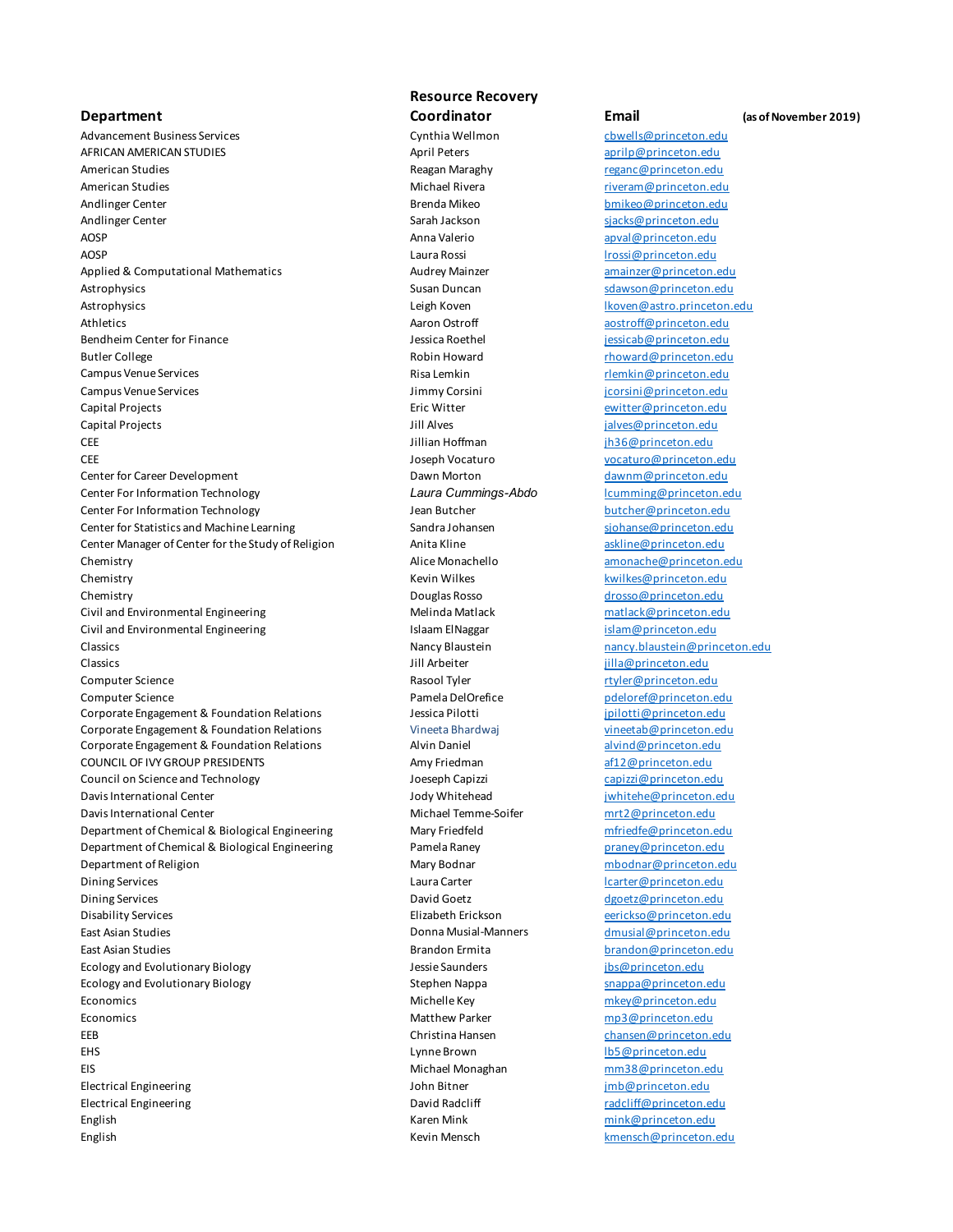Facilities Engineering Gerlinde Friedman gerlinde@princeton.edu Facilities Engineering Co-Gen Plant **Pat Emmons Pat Emmons Pat Emmons Pat Emmons** pemmons @princeton.edu FFAS Barbara Bell bb2@princeton.edu FFAS Jeffrey Zodda jzodda@princeton.edu Finance and Treasurer **Troy Tomoselli** troy Tomoselli troyt@princeton.edu French & Italian Kathleen Vara kvarra@princeton.edu **French & Italian** Sena Hill smhill@princeton.edu Sena Hill smhill@princeton.edu Genomics and the state of the Bradley Berne bb8@princeton.edu bb8@princeton.edu Genomics and the control of the Robert Kuper research of the research of the Robert Kuper research and the research of the Robert Kuper research and the research of the Robert Kuper research of the Robert Kuper research of Genomics **Sandy Silverman** Sandy Silverman subset of the state of the state of the state of the state of the state of the state of the state of the state of the state of the state of the state of the state of the state of Genomics and the contract of the contract of the Deborah Grant definition of the contract of the contract of the contract of the contract of the contract of the contract of the contract of the contract of the contract of t Geosciences Mike Morris morrism@princeton.edu German **Communist Communist Communist Communist Communist Communist Communist Communist Communist Communist Communist Communist Communist Communist Communist Communist Communist Communist Communist Communist Communist Comm** German Janine Calogero de Calogero de Calogero de Calogero de Calogero de Calogero de Calogero de Calogero de Calogero de Calogero de Calogero de Calogero de Calogero de Calogero de Calogero de Calogero de Calogero de Calo History Carla M. Zimowsk czimowsk@Princeton.EDU History Max Siles msiles@princeton.edu History Debora Macy dmacy@princeton.edu Humanities Council **Susan Coburn** Susan Coburn scoburn scoburn scoburn edu Humanities Council **Example 20** The Luke Eelman Luke Eelman Luke Eelman Leelman **Leelman Leelman** Princeton.edu Industrial Relations Section **Eugenia Moore** Eugenia Moore **imoore**@princeton.edu Infirmary **Sandra L. Presby-Schreyer** Sandralp@princeton.edu **Iran and Persian Gulf Studies And American and Persian Gulf Studies Becky Parnian Becky Parnian Becky Parnian by American by American by American by American by American edu** James Madison Program **Chinel D. Duke** Chinel D. Duke Chinel D. Duke cduke@princeton.edu Library Maria DiFalco mariadif@princeton.edu Library **Example 20** Tracy Hall the main temperature of the temperature of the temperature of the temperature of the temperature of the temperature of the temperature of the temperature of temperature of temperature of tem Library Elaine Russian erussian@princeton.edu MAE Jennifer Widdis Jennifer Widdis and the princeton.edu of the state of the state of the state of the state of the state of the state of the state of the state of the state of the state of the state of the state of the s MAE Sharon Mcann samccann@princeton.edu MAE **MAE** Jake Rizzo *Jake Rizzo jr59@princeton.edu* MAE Jeff Addo Jeff Addo jaddo@princeton.edu Marquand Library **Marquand Library** Jessica Dagci **Jessica Dagci** jhoppe@princeton.edu Math Department William Crow wcrow@princeton.edu Math Department **According the Contract Contract Peter Lo Peter Lo Peter Lo pslo@princeton.edu** McCarter Theater Charlotte Hussey chussey@mccater.org Molecular Biology **Molecular Biology** William Huston William Huston whuston whuston whuston edu Molecular Biology **David Huber dividends and David Huber dividends and David Huber dividends and Australia** Chuber dividends and David Huber dividends and dividends and David Huber dividends and David Huber dividends and D Music Department **Bryan Logan** Bryan Logan bryan bryanl@princeton.edu Music Department Michael Langley Michael Langley Michael Langley and Langley and Langley and Langley and Langley Langley and Langley and Langley Langley and Langley and Langley and Langley and Langley and Langley and Langl Near Eastern Studies **Tammy Fortson** Tammy Fortson the studies of the studies of the studies of the studies of the studies of the studies of the studies of the studies of the studies of the studies of the studies of the st **ODUS** Greg Blaha Greg Blaha gblaha@princeton.edu Office in The Dean of Faculty **Kate Nolan** Kate Nolan Kate Nolan kn@princeton.edu Office of Capital Projects **Brielle Bentley** Brielle Bentley **Brielle Bentley** bentley@princeton.edu Office of Capital Projects **Laura Cerrito** Laura Cerrito **Laura Cerrito** lcerrito@princeton.edu Office of Communications and the Clicabeth Patten example of Communications and the Elizabeth Patten example of Communication.edu Office of Dean Of College The State Have a Laysen Lesage College in the State of Dean Of College in the State of Dean Of College in the State of Dean Of College in the State of Dean Of College in the State of Dean Of Colle Office of Dean Of College **Susan Susan Susan Winters** Susan Winters susanwinters @princeton.edu Office of Religious Life **Patricia Florek** Patricia Florek **Florek** Florek *network* florek *florek edu* Office of Religious Life – Center for Jewish Life **Ruth Palmer** Ruth Palmer resource to the relation of the Palmer relation.edu Office of the Dean of the College Stephanie Brown Stephanie Brown sb@princeton.edu Office of the Dean of the College Mariane King Mariane King mrk4@princeton.edu Office of the Dean of the Graduate School **Dianna Blaha** dianna Blaha diannaf@princeton.edu Office of the Dean of the Graduate School Brigid Sudnick bsudnick bsudnick@princeton.edu Office of the Dean of Undergraduate Students Jarrett Fischer Jarrett Fischer in the late of the Dean of Undergraduate Students Office of the Registrar  $\blacksquare$  Shane Smith ds4@princeton.edu **OIT Anne Stewart** as a structure of the Stewart as a structure of the structure of the structure of the structure of the structure of the structure of the structure of the structure of the structure of the structure of OIT and the contract of the contract of the Matthew Petty and the minimization of the minimization.edu of the minimization of the minimization of the minimization of the minimization of the minimization of the minimization OIT Hardware Support Greg Mezaros gregm@princeton.edu OIT Hardware Support **Mike Lease** Mike Lease and Mike Lease mlease@princeton.edu OIT Hardware Support **Mike Sanfedele** mikesa@princeton.edu **Operations & Planning The Contract Contract Contract Contract Contract Contract Contract Contract Contract Contract Contract Contract Contract Contract Contract Contract Contract Contract Contract Contract Contract Contra** Operations Research & Financial Engineering Michael Bino Bino bino@princeton.edu Operations Research & Financial Engineering Connie Brown connieb@princeton.edu